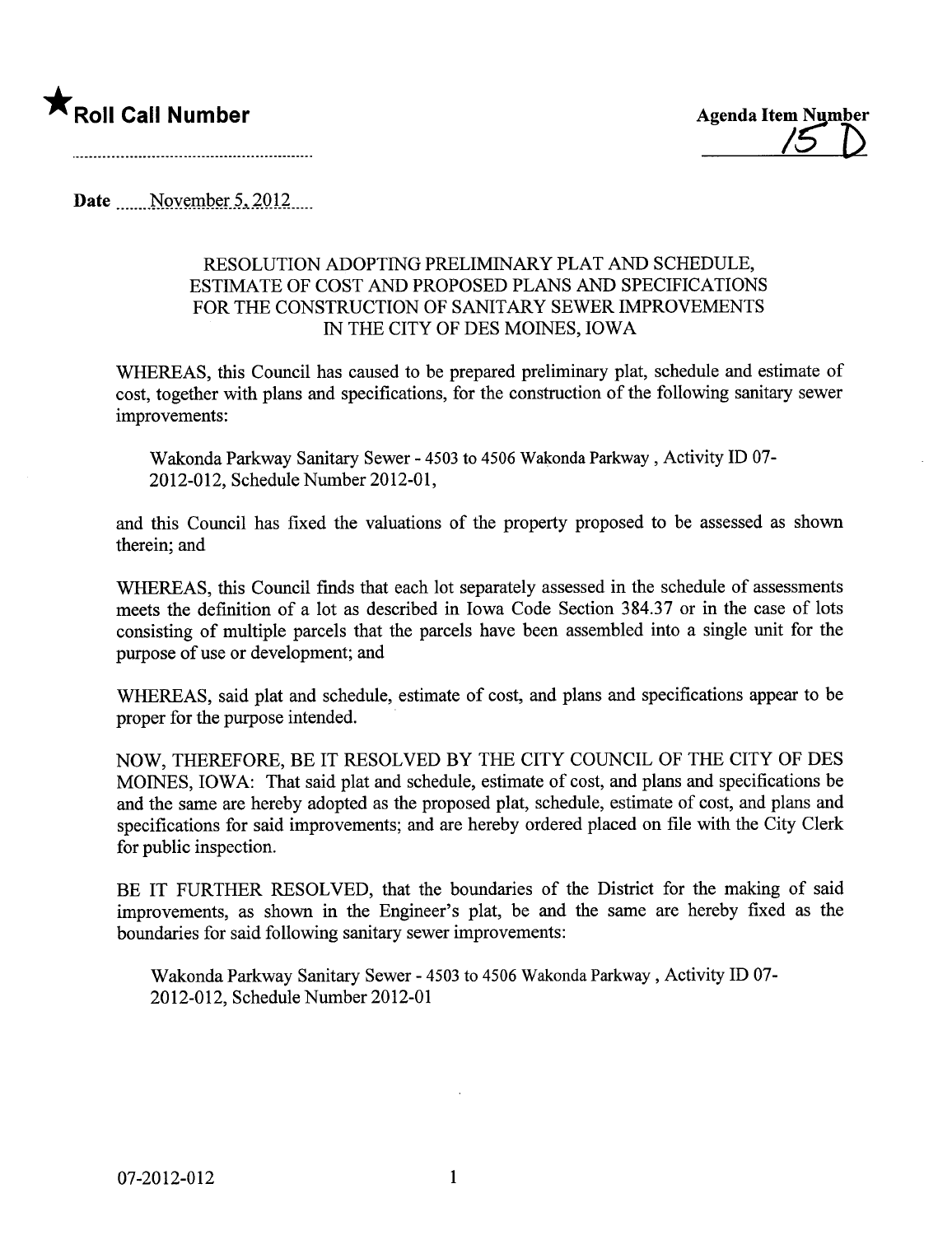# $\bigstar$ Roll Call Number  $\bigstar$



Date  $\frac{\text{November 5, 2012}}{\text{November 5}}$ 

Moved by to adopt.

FORM APPROVED: Fullem Kathleen Vanderpool Deputy City Attorney

FB Funding: 2012-2013 CIP, Page Sanitary-6, City-wide Sanitary Sewers, SAE054, being \$29,125 from Special Assessments against benefited property owners and \$41,675 in Sanitary Sewer funds

| <b>COUNCIL ACTION</b> | <b>YEAS</b> | <b>NAYS</b> | <b>PASS</b> | <b>ABSENT</b>   | <b>CERTIFICATE</b>                                                                                   |
|-----------------------|-------------|-------------|-------------|-----------------|------------------------------------------------------------------------------------------------------|
| <b>COWNIE</b>         |             |             |             |                 |                                                                                                      |
| <b>COLEMAN</b>        |             |             |             |                 | I, DIANE RAUH, City Clerk of said City hereby                                                        |
| <b>GRIESS</b>         |             |             |             |                 | certify that at a meeting of the City Council of<br>said City of Des Moines, held on the above date, |
| <b>HENSLEY</b>        |             |             |             |                 | among other proceedings the above was adopted.                                                       |
| <b>MAHAFFEY</b>       |             |             |             |                 |                                                                                                      |
| <b>MEYER</b>          |             |             |             |                 | IN WITNESS WHEREOF, I have hereunto set my<br>hand and affixed my seal the day and year first        |
| <b>MOORE</b>          |             |             |             |                 | above written.                                                                                       |
| <b>TOTAL</b>          |             |             |             |                 |                                                                                                      |
| <b>MOTION CARRIED</b> |             |             |             | <b>APPROVED</b> |                                                                                                      |
|                       |             |             |             |                 |                                                                                                      |
|                       |             |             |             | Mayor           | <b>City Clerk</b>                                                                                    |
|                       |             |             |             |                 |                                                                                                      |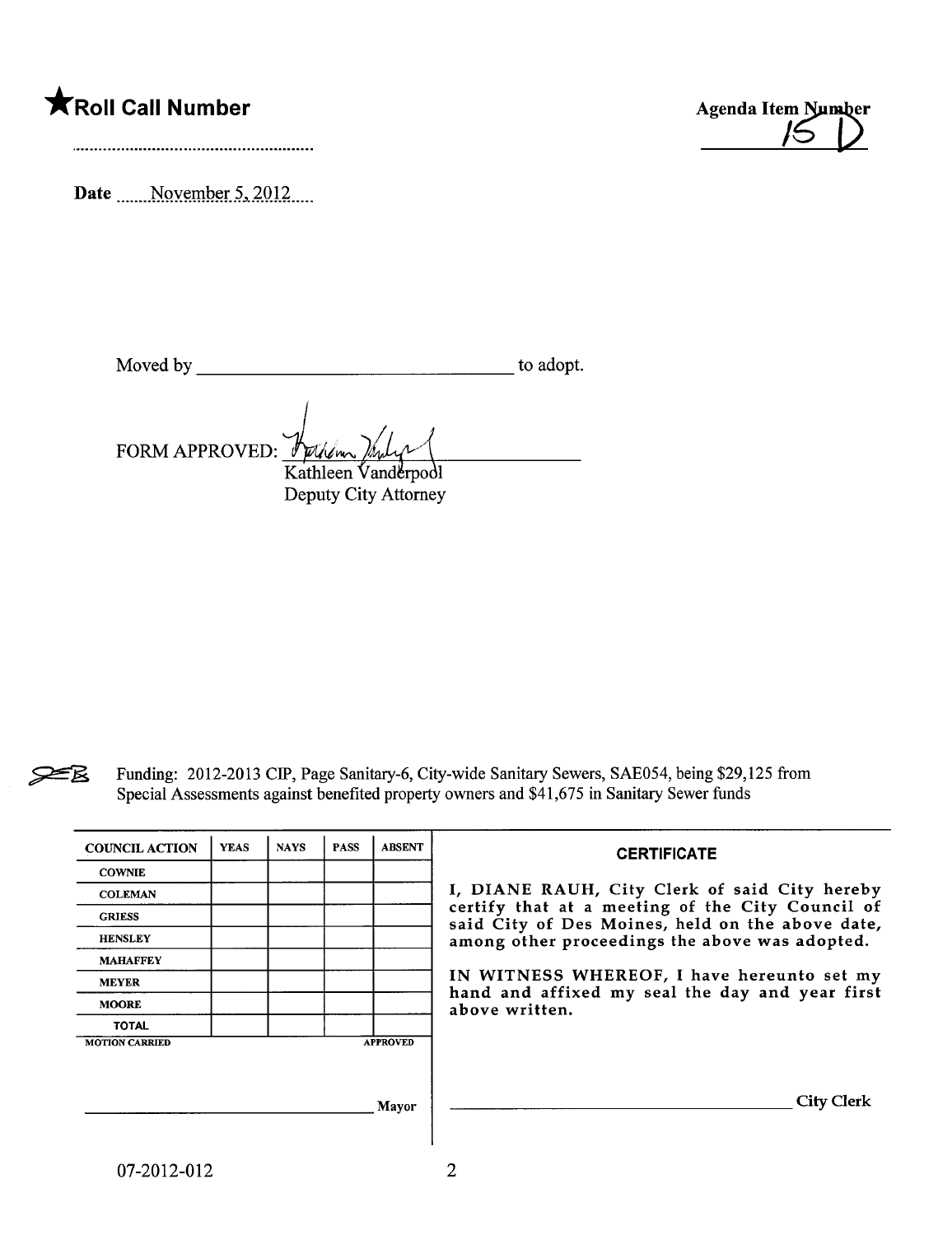PRELIMINARY ASSESSMENT SCHEDULE TABULATION PRELIMINARY ASSESSMENT SCHEDULE TABULATION

for

Wakonda Parkway Sanitary Sewer Wakonda Parkway Sanitary Sewer 4503-4506 Wakonda Parkway 4503-4506 Wakonda Parkway Activity ID No. 07-2012-012 Activity 10 No. 07-2012-012 Schedule No. 2012-01 Schedule No. 2012-01

# Tabulation of Assessable Costs Tabulation of City Costs Tabulation of Assessable Costs

**Tabulation of City Costs** 

0.00 0.00 0.00 0.00 41,675.00  $0.00$ 59,000.00 70,800.00 29,125.00 11,800.00 Less City Participation: Non-Assessable Property 0.00 0.00 Plus City Participation: Minimum 0.00 0.00 Less City Participation: Deficit 0.00 D.00 D.00 Plus City Participation: Non-Assessable Property 0.00 Total To Be Assessed  $29,125.00$  Plus City Participation: Deficit  $\blacksquare$ Estimated Construction Cost 23,225.00 23,225.00 Estimated Construction Cost 59,000.00 Other 0.00 Miscellaneous Contingency Miscellaneous Contingency Plus Engineering Incidental Costs (Max. 10% Const. Cost) 5,900.00 Plus Engineering Incidental Costs 11,800.00 Total Assessable Cost to be spread 29,125.00 Total Estimated Project Cost 70,800.00 Schedule Rounding Adjustment (+ or -) and D.00 C.00 Less Total Assessable Cost to be spread 29,125.00 Less City Participation: Minimum 0.00 Subtotal Non-Assessable Costs 41,675.00 Less City Participation: Corner Lots 0.00 0.00 0.00 0.00 Schedule Rounding Adjustment (+ or -) 0.00 Plus City Participation: Non-Assessable Property Less Total Assessable Cost to be spread Schedule Rounding Adjustment (+ or -) Plus Engineering Incidental Costs Plus City Participation: Minimum Subtotal Non-Assessable Costs Plus City Participation: Deficit Estimated Construction Cost **Total Estimated Project Cost** Miscellaneous Contingency 0.00 0.00 0.00  $0.00$ 0.00 0.00 23,225.00 5,900.00 29,125.00 29,125.00 Plus Engineering Incidental Costs (Max. 10% Const. Cost) Less City Participation: Non-Assessable Property Schedule Rounding Adjustment (+ or -) Total Assessable Cost to be spread Less City Participation: Corner Lots Less City Participation: Minimum Less City Participation: Deficit Estimated Construction Cost Total To Be Assessed Other

Total City Cost 41,675.00

**Total City Cost** 

41,675.00

Total Points 23,710.00 Point Rate 1.228384648

23,710.00

1.228384648

Point Rate **Total Points** 

10/11/2012<br>1 10/11/2012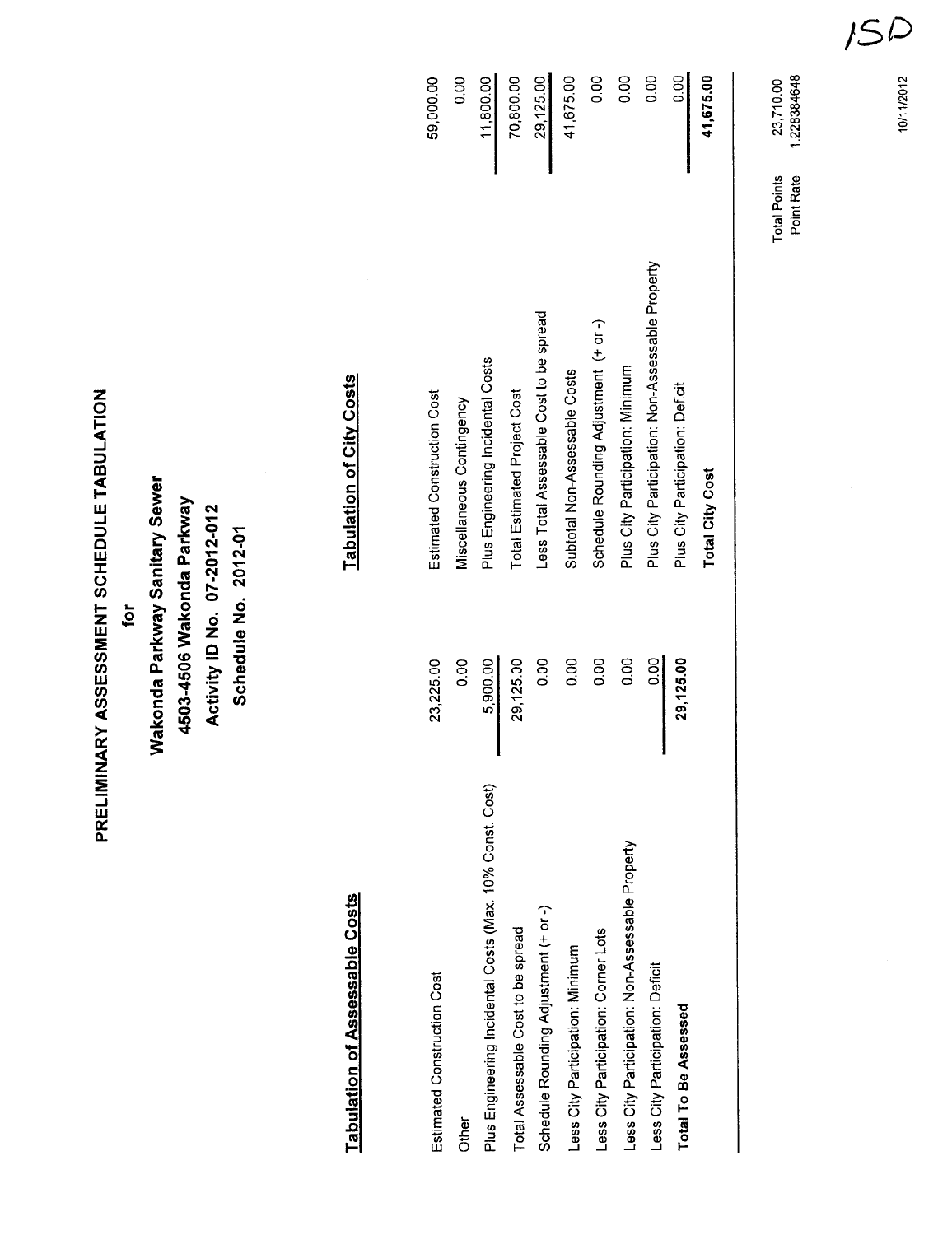PRELIMINARY<br>ASSESSMENT SCHEDULE NO 2012-01

WAKONDA PKWY SANITARY SEWER - 4503-4506 WAKONDA PKWY

|           |                    | Mailing Address  | MAX R KNAUER                    | 4503 WAKONDA PKWY    |                   | GLENN F MC CAIN                 | 4505 WAKONDA PKWY      | DES MOINES, IA 50315-3362 |                   | STANLEY GULLORD                | 4506 WAKONDA PKWY           | DES MOINES, IA 50315-3361 |          |  |
|-----------|--------------------|------------------|---------------------------------|----------------------|-------------------|---------------------------------|------------------------|---------------------------|-------------------|--------------------------------|-----------------------------|---------------------------|----------|--|
| DEFICIT   | õ                  | <b>Adisans</b>   |                                 |                      |                   |                                 |                        |                           |                   |                                |                             |                           |          |  |
|           | TO BE              | ASSESSED         | 9.581.40                        | 9,581.40             |                   | 9,581.40                        | 9,581.40               |                           |                   | 9,962.20                       | 9,962.20                    |                           |          |  |
|           | ASSESSMENT         | POINTS           | 7,800.00                        | NET TO BE ASSESSED:  |                   | 7,800.00                        | NET TO BE ASSESSED:    |                           |                   | 8,110.00                       | NET TO BE ASSESSED:         |                           |          |  |
| VALUATION | WIMPROVEMENT       | IN PLACE         | 106,900                         |                      |                   | 106,400                         |                        |                           |                   | 94,800                         |                             |                           |          |  |
|           | <b>OWNERS NAME</b> | PROPERTY ADDRESS | 00-00000-00 T KNAUER, MAX R 3RD | T KNAUER, KITTE D    | 4503 WAKONDA PKWY | 00-00000-000 T MC CAIN, GLENN F | T MC CAIN, WINNIFRED G | T DEVINE, JACQUELINE      | 4505 WAKONDA PKWY | 00-00000-00 T GULLORD, STANLEY | 4506 WAKONDA PKWY           |                           |          |  |
|           | CERTIFICATE        | NUMBER           |                                 |                      |                   |                                 |                        |                           |                   |                                |                             |                           |          |  |
|           | DESCRIPTION OF     | PROPERTY         | 20/06198-000-000                | LOT 35 WAKONDA MANOR | PLAT NO 2 REPLAT  | 120/06197-000-000               | LOT 34 WAKONDA MANOR   | PLAT NO 2 REPLAT          |                   | 120/06199-001-000              | S 57.9 F MEAS ON E LINE LOT | 36 WAKONDA MANOR PLAT NO  | 2 REPLAT |  |

 $\begin{array}{cccc} 0 & 29,125.00 \\ 3 & 3 & 3 \\ 4 & 29,125.00 \end{array}$ 23,710.00 Total Points<br>Total Assessment Cost<br>Less Total Deficit<br>Net Assessable Cost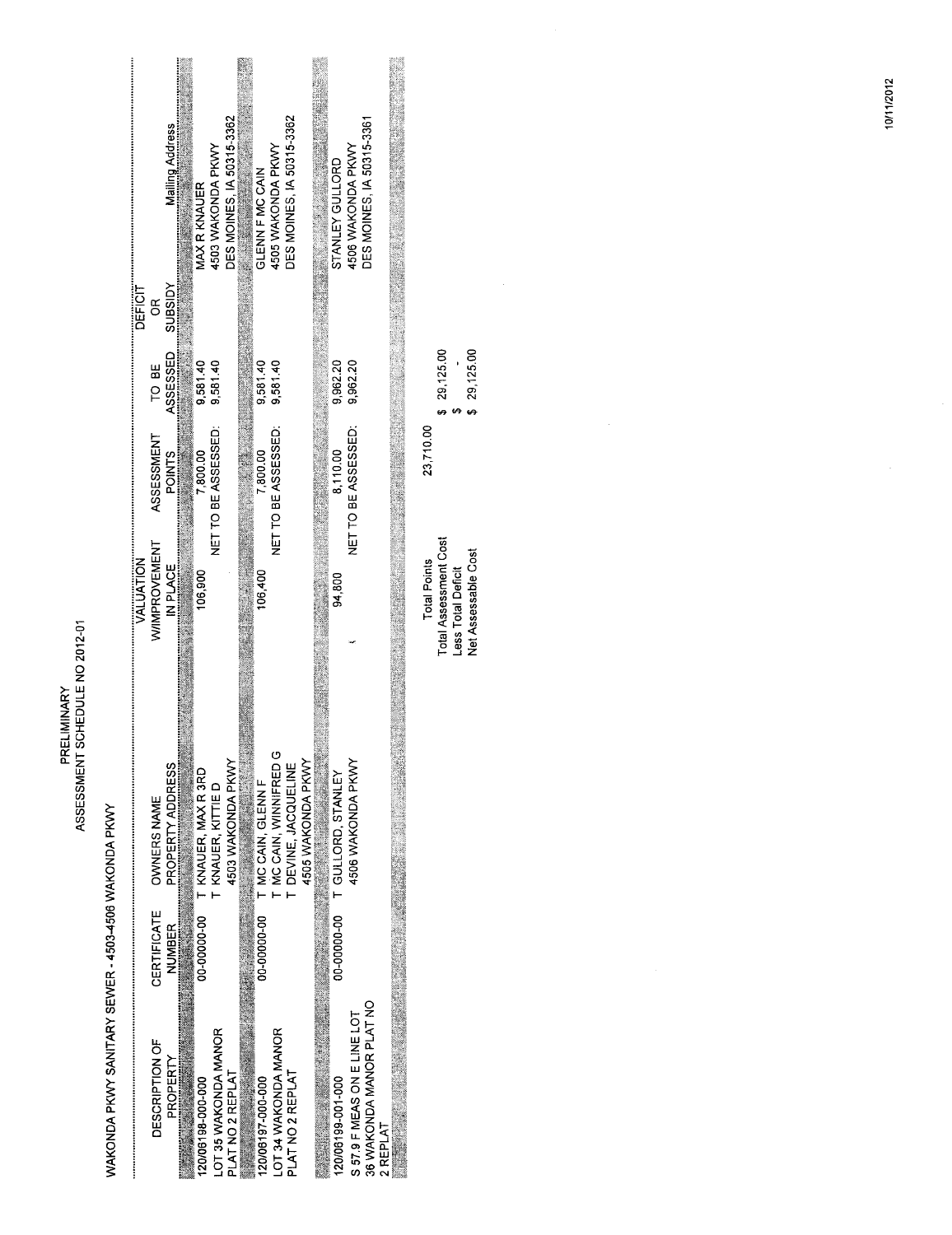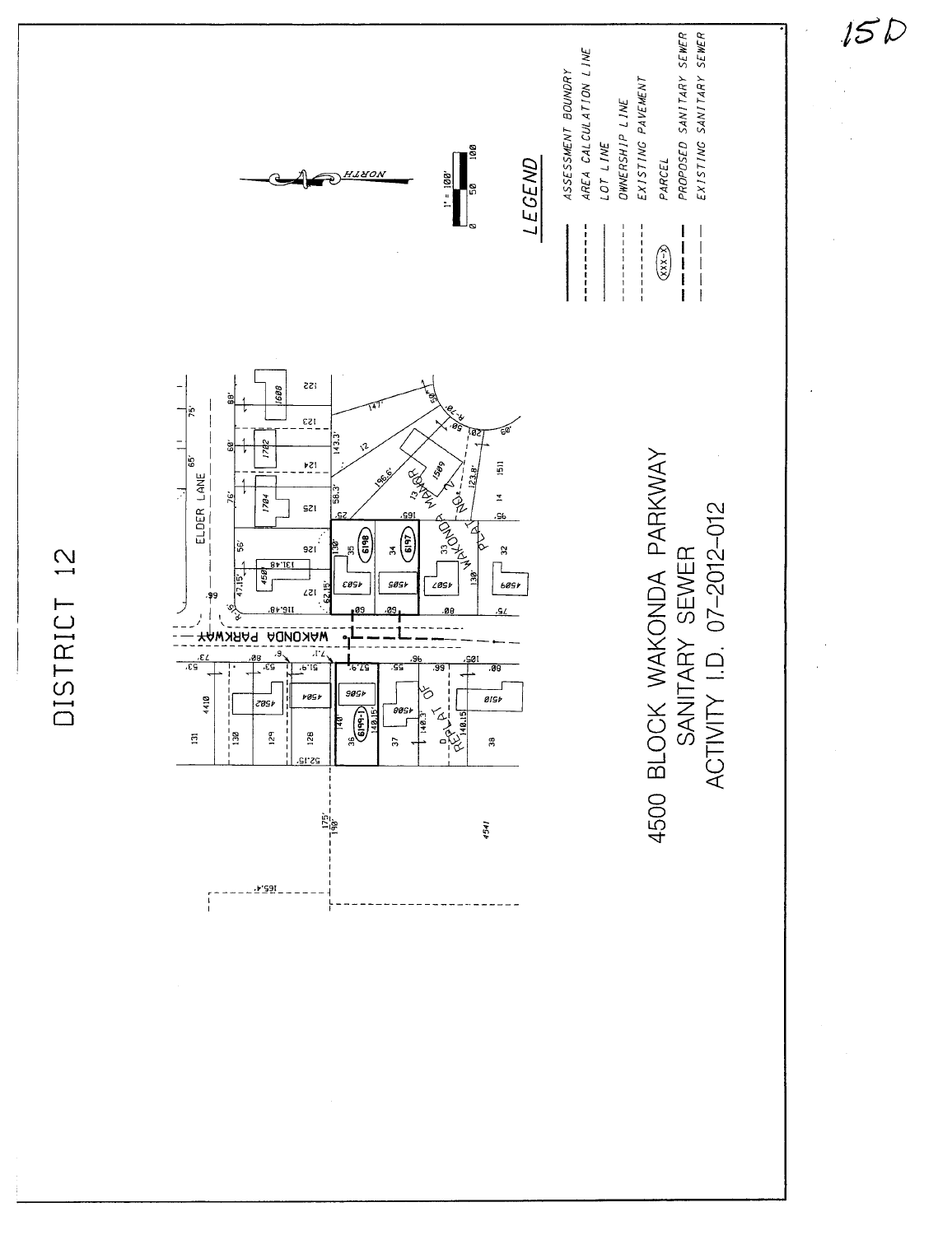## PRELIMINARY CONSTRUCTION ESTIMATE

DEPARTMENT OF ENGINEERING CITY OF DES MOINES, IOWA

Activity ID 07-2012-012 PROJ NO.: 10/09/12

## PROJECT: 4500 Block of Wakonda Parkway Sanitary Sewer

|                |                                                     |           | <b>ESTIMATED UNITS</b>  | <b>AMOUNT</b>                   |              |
|----------------|-----------------------------------------------------|-----------|-------------------------|---------------------------------|--------------|
| NO.            | <b>DESCRIPTION</b>                                  | UNIT      | <b>TOTAL</b>            | <b>UNIT PRICE</b>               | <b>TOTAL</b> |
| 1              | SW-301 Sanitary Manhole                             | EA        | 1                       | \$4,500.00                      | \$4,500.00   |
| $\mathbf 2$    | Sanitary Sewer, 8"                                  | LF        | 135                     | \$70.00                         | \$9,450.00   |
| 3              | Sanitary Sewer Service Stub                         | LF        | 135                     | \$65.00                         | \$8,775.00   |
| 4              | Connection to Existing Manhole                      | EA        | 1                       | \$500.00                        | \$500.00     |
| 5              | <b>Pavement Removal</b>                             | SY        | 500                     | \$15.00                         | \$7,500.00   |
| 6              | Pavement PCC                                        | SY        | 500                     | \$40.00                         | \$20,000.00  |
| $\overline{7}$ | Sod                                                 | SQR       | 42                      | \$40.00                         | \$1,680.00   |
| 8              | Silt Fence                                          | LF        | 150                     | \$2.50                          | \$375.00     |
| 9              | <b>Tree Protection</b>                              | LS        | 1                       | \$600.00                        | \$600.00     |
| 10             | <b>Tree Protection Fence</b><br>$\bar{\mathcal{A}}$ | LF        | 150                     | \$2.50                          | \$375.00     |
| 11             | Project sign<br>ä,                                  | EA        | 1                       | \$150.00                        | \$150.00     |
| $12 \,$        | <b>Traffic Control</b>                              | <b>LS</b> | $\overline{\mathbf{1}}$ | \$1,500.00                      | \$1,500.00   |
| 13             | Mobilization                                        | <b>LS</b> | 1                       | \$3,595.00                      | \$3,595.00   |
|                | <b>Total Construction Cost</b>                      |           |                         |                                 | \$59,000.00  |
|                | Engineering Incidental Costs (20%)                  |           |                         |                                 | \$11,800.00  |
|                | <b>Perminant Easements Costs</b>                    |           |                         |                                 | \$0.00       |
|                | <b>Temporary Easements Costs</b>                    |           |                         |                                 | \$0.00       |
|                | <b>Total Incidental &amp; Acqusition Costs</b>      |           |                         |                                 | \$11,800.00  |
|                | <b>Assessed Costs</b>                               |           |                         |                                 |              |
|                | SW-301 Sanitary Manhole                             | EA        | 1                       | \$4,500.00                      | \$4,500.00   |
|                | Sanitary Sewer, 8"                                  | LF        | 135                     | \$70.00                         | \$9,450.00   |
|                | Sanitary Sewer Service Stub                         | LF        | 135                     | \$65.00                         | \$8,775.00   |
|                | <b>Connection to Existing Manhole</b>               | EΑ        | 1                       | \$500.00                        | \$500.00     |
|                | Engineering Incidental Costs (Max. 10% Const. Cost) |           |                         |                                 | \$5,900.00   |
|                | <b>Total Assessed Costs</b>                         |           |                         |                                 | \$29,125.00  |
|                |                                                     |           |                         |                                 |              |
|                | Prepared By: Matt Becker                            |           |                         | <b>TOTAL CONSTRUCTION COSTI</b> | \$59,000.00  |

.\ Prepared By: Matt Becker<br>Checked By  $\bigodot \bigodot \bigotimes$ <br>Checked By  $\bigodot \bigodot \bigodot$ 

**INCIDENTALS** \$11,800.00